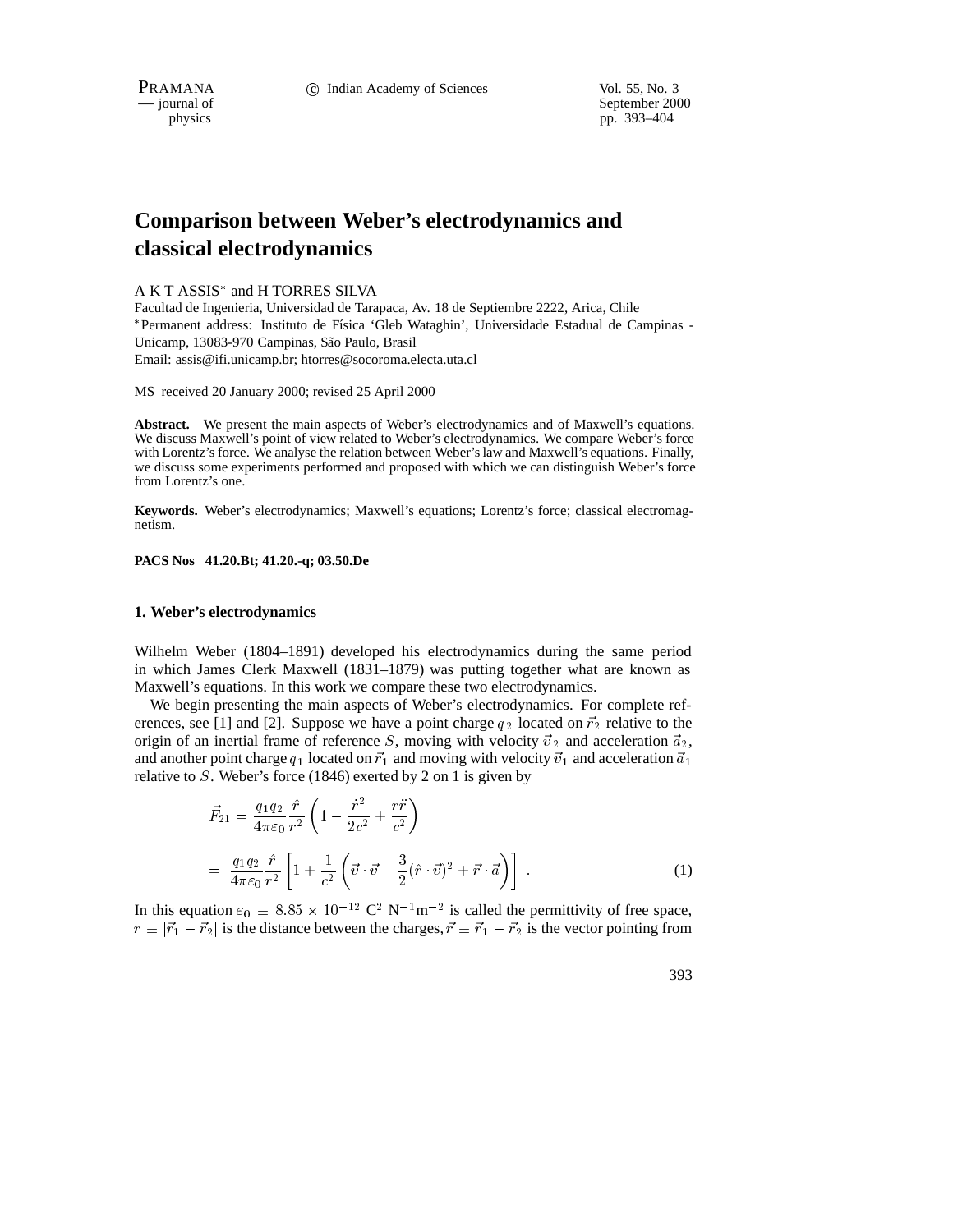2 to 1,  $\hat{r} \equiv \vec{r}/r$  is the unit vector pointing from 2 to 1,  $\vec{v} \equiv \vec{v}_1 - \vec{v}_2$  is the relative vectorial velocity,  $\vec{a} \equiv \vec{a}_1 - \vec{a}_2$  is the relative vectorial acceleration,  $\vec{r} \equiv dr/dt = \hat{r} \cdot \vec{v}$  is the relative radial velocity,  $\vec{r} \equiv d^2r/dt^2 = [\vec{v} \cdot \vec{v} - (\hat{r} \cdot \vec{v})^2 + \vec{r} \cdot \vec{a}]/r$  is the relative radial acceleration and  $c = 3 \times 10^8 \,\mathrm{ms}^{-1}$  is the ratio of electromagnetic and electrostatic units of charge. The experimental value of <sup>c</sup> was first determined by Weber and Kohlrausch in 1856.

In 1848, Weber presented a velocity dependent potential energy from which this force might be derived, namely:

$$
U = \frac{q_1 q_1}{4\pi\varepsilon_0} \frac{1}{r} \left( 1 - \frac{\dot{r}^2}{2c^2} \right) \,. \tag{2}
$$

The relation between U and  $F_{21}$  is  $F_{21} = -\hat{r} dU/dr$ .

These two expressions form the basis of Weber's electrodynamics.

## **2. Maxwell–Lorentz's electrodynamics**

Based mainly on the works of Coulomb, Ampère, Gauss, Neumann and Faraday, Maxwell put together between 1855 and 1864 a set of four equations relating the electric and magnetic fields, E and B, to their sources: the volumetric charge density  $\rho$  and the current density J. In vectorial notation, in differential form, supposing the sources and fields in vacuum, these four equations can be written as

$$
\nabla \cdot \vec{E} = \frac{\rho}{\varepsilon_0} \,, \tag{3}
$$

$$
\nabla \times \vec{B} = \mu_0 \vec{J} + \frac{1}{c^2} \frac{\partial \vec{E}}{\partial t},
$$
\n(4)

$$
\nabla \cdot \vec{B} = 0 \,,\tag{5}
$$

$$
\nabla \times \vec{E} = -\frac{\partial \vec{B}}{\partial t} \,. \tag{6}
$$

In these equations  $\mu_0 \equiv 4\pi \times 10^{-7} \text{ kgm}^{-2}$  is called the vacuum permeability.

These equations describe how the sources  $\rho$  and  $J$  create the electric and magnetic fields, but not how these fields act on another test charge q moving with velocity  $\vec{v}$  relative to an inertial frame of reference. This last equation was given by H A Lorentz (1853–1928) in 1895:

$$
\vec{F} = q\vec{E} + q\vec{v} \times \vec{B} \tag{7}
$$

In this way we have the main aspects of Maxwell–Lorentz electrodynamics. In order to compare it with Weber's electrodynamics, we need expressions describing the force exerted by a point charge  $q_2$  on another point charge  $q_1$ . This was obtained by the works of Liénard, Wiechert and Schwarzschild between 1898 and 1903. The final expression valid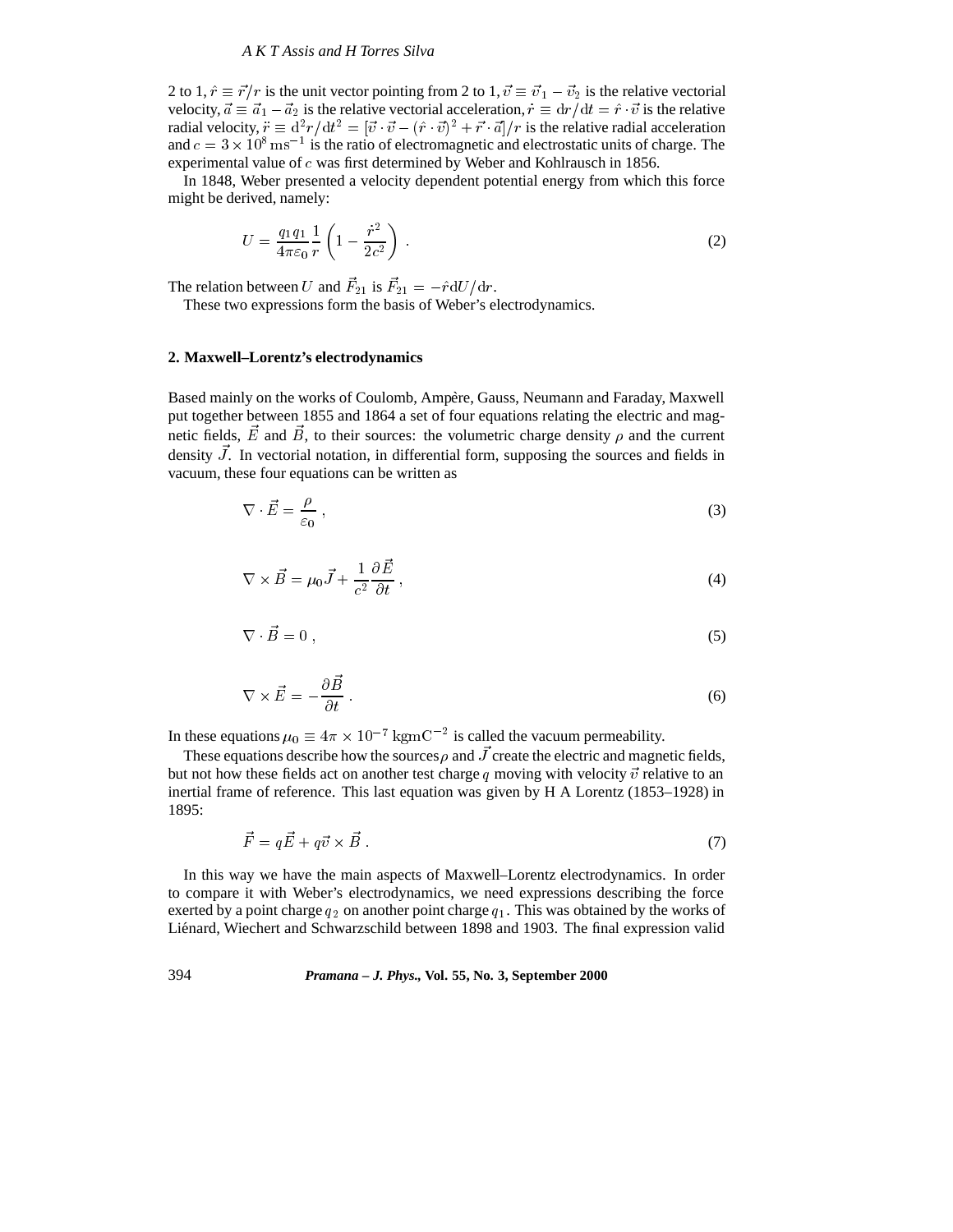up to second order in  $v/c$  and taking into account retardation of time, radiation phenomena and relativistic effects is given by (see ([3], vol. 1, pp. 215–223), [4] and [5]):

$$
\vec{F}_{21} = q_1 \vec{E}_2(\vec{r}_1) + q_1 \vec{v}_1 \times \vec{B}_2(\vec{r}_1) = q_1 \left\{ \frac{q_2}{4\pi\varepsilon_0} \frac{1}{r^2} \left[ \hat{r} \left( 1 + \frac{\vec{v}_2 \cdot \vec{v}_2}{2c^2} \right) - \frac{3}{2} \frac{(\hat{r} \cdot \vec{v}_2)^2}{c^2} - \frac{\vec{r} \cdot \vec{a}_2}{2c^2} \right] \right\} + q_1 \vec{v}_1 \times \left\{ \frac{q_2}{4\pi\varepsilon_0} \frac{1}{r^2} \frac{\vec{v}_2 \times \hat{r}}{c^2} \right\}.
$$
 (8)

The energy of interaction between 1 and 2 in Maxwell–Lorentz's electrodynamics is obtained from Darwin's lagrangian of 1920, namely ([6], pp. 150–151 and [7], Section 12.7, pp. 593–595):

$$
U = \frac{q_1 q_2}{4\pi\varepsilon_0} \frac{1}{r} \left[ 1 - \frac{\vec{v}_1 \cdot \vec{v}_2 + (\vec{v}_1 \cdot \hat{r})(\vec{v}_2 \cdot \hat{r})}{2c^2} \right] \tag{9}
$$

In the next section we present Maxwell's points of view as regards Weber's electrodynamics and then begin the comparison between these two formulations.

## **3. Maxwell's points of view on Weber's electrodynamics**

In his first work dealing with electromagnetism, published in 1855, Maxwell praised highly Weber's electrodynamics. After presenting Faraday's ideas which he was trying to follow, Maxwell said:

There exists however a professedly physical theory of electro-dynamics, which is so elegant, so mathematical, and so entirely different from anything in this paper, that I must state its axioms, at the risk of repeating what ought to be well known. It is contained in M W Weber, *Electrodynamic Measurements*, and may be found in the Transactions of the Leibniz-Society, and of the Royal Society of Sciences in Saxony [8]. The assumptions are (...). From these axioms are deducible Ampère's laws of the attraction of conductors, and those of Neumann and others, for the induction of currents. Here then is a really physical theory, satisfying the required conditions better perhaps than any yet invented, and put forth by a philosopher whose experimental researches form an ample foundation for his mathematical investigations ([9], pp. 207–208).

In his famous article of 1864 in which he completed his electromagnetic theory of light, Maxwell presented similar points of view. After saying that the most natural theories of electromagnetism are based on forces acting directly between the charges he said:

In these theories the force acting between the two bodies is treated with reference only to the condition of the bodies and their relative position, and without any express consideration of the surrounding medium. These theories assume, more or less explicitly, the existence of substances the particles of which have the property of acting on one another at a distance by attraction or repulsion.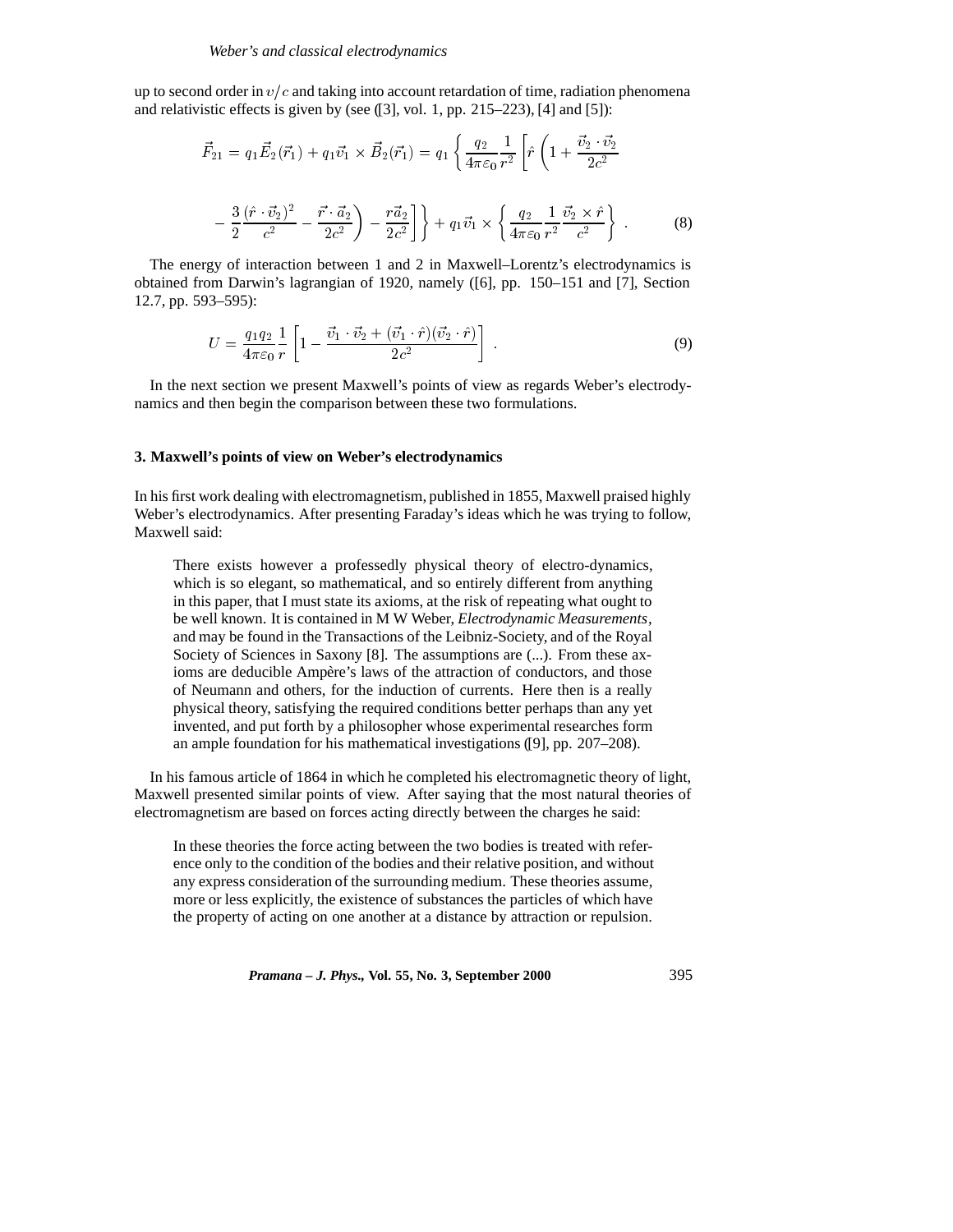The most complete development of a theory of this kind is that of M W Weber, who has made the same theory include electrostatic and electromagnetic phenomena. In doing so, however, he has found it necessary to assume that the force between two electric particles depends on their relative velocity, as well as on their distance. This theory, as developed by M W Weber and C Neumann, is exceedingly ingenious, and wonderfully comprehensive in its application to the phenomena of statical electricity, electromagnetic attractions, induction of currents and diamagnetic phenomena; and it comes to us with more authority, as it served to guide the speculations of one who has made so great an advance in the practical part of electric science, both by introducing a consistent system of units in electrical measurement, and by actually determining electrical quantities with an accuracy hitherto unknown ([10], pp. 526–527).

But if Maxwell knew so well Weber's electrodynamics and praised it so much, why he did not work with it and develop its properties and applications? Weber presented his force law in 1846. It was the first example appearing in physics of a force depending not only on the distance between the interacting bodies but also on their velocity (Lorentz's force would appear only in 1895). Only one year after this Helmholtz published his famous and influential work dealing with the conservation of energy. The principle of the conservation of energy had been established by J R Meyer in 1842 and by J P Joule in 1843. In his work of 1847, Helmholtz put this principle in a firm theoretical basis by developing the consequences of central forces. Let us explain some terms which he utilized. At that period the usual name for  $mv^2$  was Leibniz's living force, *vis viva*, but in this article Helmholtz says explicitly that he will call  $mv^2/2$  (our kinetic energy) by *vis viva*, as this last quantity appeared more frequently in mechanics and was more useful. What we call nowadays by potential energy (like  $mgh, kx^2/2$  etc), Helmholtz called by tension. The main results of his work were presented as:

The preceding proposition may be collected together as follows:

1. Whenever natural bodies act upon each other by attractive or repulsive forces, which are independent of time and velocity, the sum of their*vires vivae* and tensions must be constant; the maximum quantity of work which can be obtained is therefore a limited quantity.

2. If, on the contrary, natural bodies are possessed of forces which depend upon time and velocity, or which act in other directions than the lines which unite each two separate material points, for example, rotatory forces, then combinations of such bodies would be possible in which forces might be either lost or gained *ad infinitum* ([11], p. 126).

Based on this statement, Maxwell and others thought that Weber's electrodynamics did not comply with the principle of conservation of energy (after all, although Weber's expression is a central force, it depends on the velocity of the charges). This can be seen in the sequence of Maxwell's statements presented above, as he presents this as the only problem of Weber's electrodynamics. For instance, in the sequence of his 1855 paper, Maxwell said: 'There are also objections to making any ultimate forces in nature depend on the velocity of the bodies between which they act. If the forces in nature are to be reduced to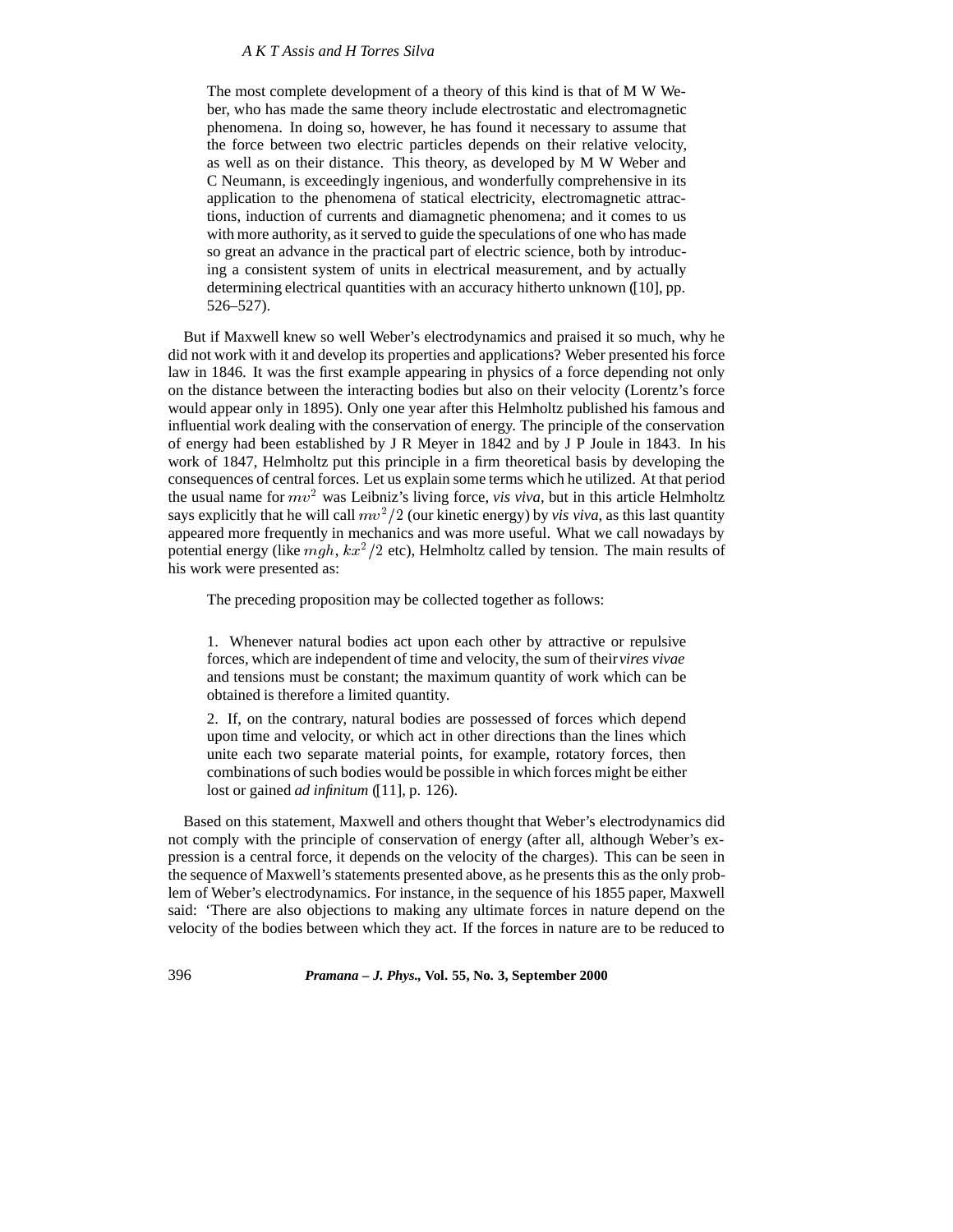#### *Weber's and classical electrodynamics*

forces acting between particles, the principle of the conservation of force (energy) requires that these forces should be in the line joining the particles and functions of the distance only ([9], p. 208)'. In the sequence of his article of 1864, Maxwell wrote (our emphasis): '*The mechanical difficulties*, however, which are involved in the assumption of particles acting at a distance with forces which depend on their velocities are such as to *prevent me from considering this theory as an ultimate one*, though it may have been, and may yet be useful in leading to the coordination of phenomena ([10], p. 527)'.

Maxwell was wrong on this regard. Although Weber had presented his potential energy (2) in 1848, one year after Helmholtz's paper, he did not prove at this time the conservation of energy. It was only in 1869 and 1871 that he proved in detail that his force law did comply with the principle of conservation of energy. Maxwell only changed his points of view in 1871, after Weber's proof. In ([12], pp. 96–97) there is a reproduction of a post card from Maxwell to Tait, dated 1871, in which Maxwell informs Tait that Weber was right when stating that his (Weber's) electrodynamics did comply with the principle of conservation of energy. In this post card he says: 'Weber has reason, his force has a potential which involves the square of the relative velocity. Hence in any cyclic operation no motion is spent or gained.'

Helmholtz's proof cannot be applied to Weber's force because this expression depends not only on the distance and velocity of the charges but also on their accelerations. And this more general case had not been considered by Helmholtz.

When Maxwell wrote the *Treatise on Electricity and Magnetism* in 1873, he presented his new point of view that Weber's force was consistent with the principle of conservation of energy. In the last chapter of his book Maxwell discusses Weber's electrodynamics and other models which had been proposed to electromagnetism based on action at a distance. As regards conservation of energy, Maxwell says the following, after presenting the forces of Weber and Gauss (see [13], vol. 2, articles 852 and 853, p. 484):

*Article 852*. The two expressions lead to precisely the same result when they are applied to the determination of the mechanical force between two electric currents, and this result is identical with that of Ampère. But when they are considered as expressions of the physical law of the action between two electrical particles, we are led to enquire whether they are consistent with other known facts of nature.

Both of these expressions involve the relative velocity of the particles. Now, in establishing by mathematical reasoning, the well-known principle of the conservation of energy, it is generally assumed that the force acting between two particles is a function of the distance only, and it is commonly stated that if it is a function of anything else, such as the time, or the velocity of the particles, the proof would no longer hold.

Hence a law of electrical action, involving the velocity of the particles, has sometimes been supposed to be inconsistent with the principle of the conservation of energy.

*Article 853*. The formula of Gauss is inconsistent with this principle, and must therefore be abandoned, as it leads to the conclusion that energy might be indefinitely generated in a finite system by physical means. This objection does not apply to the formula of Weber, for he has shown [14] that if we assume as the potential energy of a system consisting of two electric particles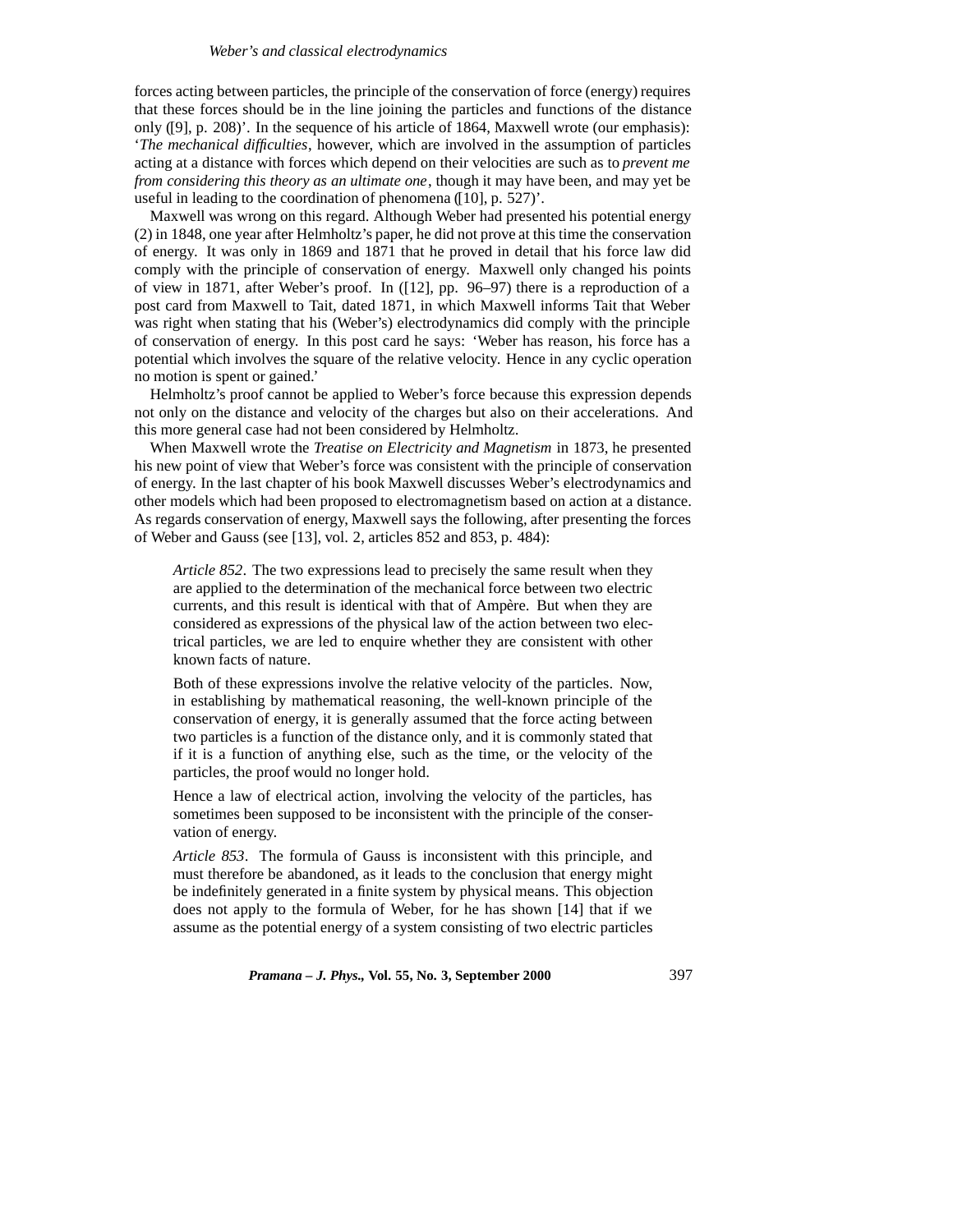$$
\Psi = \frac{ee'}{r} \left[ 1 - \frac{1}{2c^2} \left( \frac{\partial r}{\partial t} \right)^2 \right] \;,
$$

the repulsion between them, which is found by differentiating this quantity with respect to  $r$ , and changing the sign, is that given by formula

$$
\frac{ee'}{r^2}\left[1+\frac{1}{c^2}\left(r\frac{\partial^2 r}{\partial t^2}-\frac{1}{2}\left(\frac{\partial r}{\partial t}\right)^2\right)\right].
$$

Hence the work done on a moving particle by the repulsion of a fixed particle is  $\Psi_0 - \Psi_1$ , where  $\Psi_0$  and  $\Psi_1$  are the values of  $\Psi$  at the beginning and at the end of its path. Now  $\Psi$  depends only on the distance, r, and on the velocity resolved in the direction of <sup>r</sup>. If, therefore, the particle describes any closed path, so that its position, velocity, and direction of motion are the same at the end as at the beginning,  $\Psi_1$  will be equal to  $\Psi_0$ , and no work will be done on the whole during the cycle of operations.

Hence an indefinite amount of work cannot be generated by a particle moving in a periodic manner under the action of the force assumed by Weber.

It should be emphasized that what Maxwell wrote as  $\partial r/\partial t$  would be written nowadays as  $dr/dt$ , as is evident from what he wrote in ([13], article 847).

After this statement in his book, Maxwell discussed another criticism of Helmholtz against Weber's electrodynamics. As we already discussed this in  $(11)$   $\S7.3$ : Charged spherical shell) and in [15], we will not analyse these criticism here again. In these works we showed how to overcome Helmholtz's criticisms against Weber's law.

As we have seen, Maxwell was wrong (from 1855 to at least 1864) as regards the only negative aspect which he saw in Weber's electrodynamics. In the end he corrected himself, as we saw above.

There are other examples where he praised Weber's experimental and theoretical works. We quote a few here:

Weber introduced the electrodynamometer in 1846. Maxwell described it in ([13], article 725: Weber's electrodynamometer, pp. 367–371), from which we quote:

The instrument originally constructed by Weber is described in his *Elektrodynamische Maasbestimmungen*. (...) The experiments which he made with it furnish the most complete experimental proof of the accuracy of Ampère's formula as applied to closed currents, and form an important part of the researches by which Weber has raised the numerical determination of electrical quantities to a very high rank as regards precision.

Weber's form of the electrodynamometer, in which one coil is suspended within another, and is acted on by a couple tending to turn it about a vertical axis, is probably the best fitted for absolute measurements.

Weber's theory of diamagnetism was adopted by Maxwell and is still adopted in its main aspects today, see ([13], vol. 2, chap. VI: Weber's theory of induced magnetism, articles 442–448, pp. 79–94).

As regards the absolute system of units, which was created by Gauss jointly with Weber, Maxwell stated ([13], article 545, pp. 193, 194):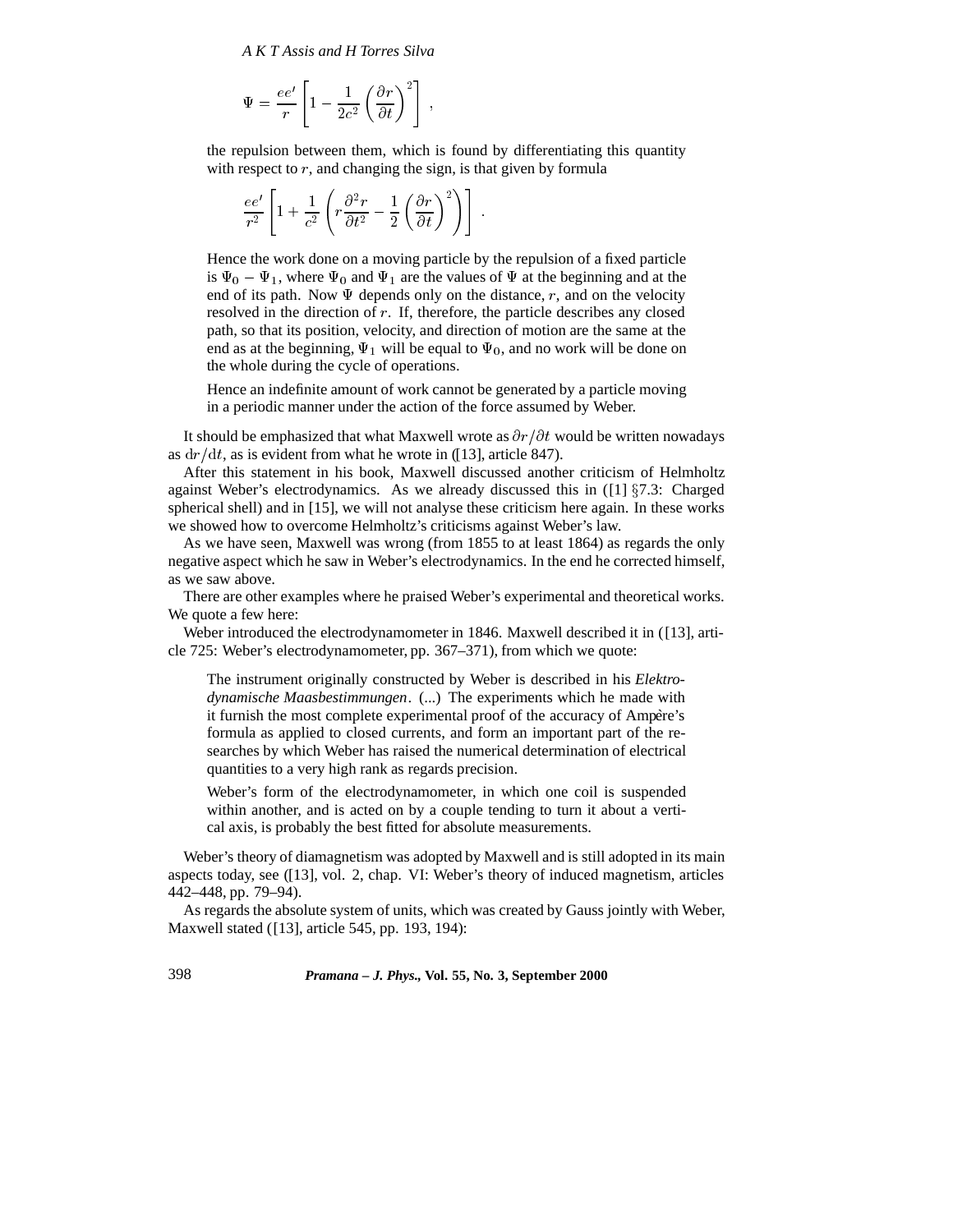#### *Weber's and classical electrodynamics*

The introduction, by Weber, of a system of absolute units for the measurement of electrical quantities is one of the most important steps in the progress of the science. Having already, in conjunction with Gauss, placed the measurement of magnetic quantities in the first rank of methods of precision, Weber proceeded in his *Electrodynamic Measurements* not only to lay down sound principles for fixing the units to be employed, but to make determinations of particular electrical quantities in terms of these units, with a degree of accuracy previously unattempted. Both the electromagnetic and the electrostatic systems of units owe their development and practical application to these researches.

We conclude from all these quotations that Maxwell always had a deep admiration as regards Weber's experimental and theoretical works.

## **4. Conceptual and philosophical differences**

The main difference between these two formulations of electromagnetism lies in the mechanism of interaction between the charges. According to Weber's electrodynamics we have a direct action between each pair of charges, no matter their distance nor their motion. We do not need to speak in electric nor in magnetic fields. While Weber starts with force between the charges directly, Maxwell's approach is interaction via the field. Maxwell believed that each charge generated electric and magnetic fields, which would move in space tipically at light velocity. These fields would act on the other charges. According to him there would not be any direct action between two charges separated in space. The action between them would be performed by the fields. Maxwell believed in a material medium filling all space, the ether, which would be the responsible for carrying the action of one charge until the other and vice-versa. For instance, his last two sentences in the *Treatise* state ([13], vol. 2, article 866, p. 493, our emphasis): 'In fact, whenever energy is transmitted from one body to another in time, *there must be a medium or substance* in which the energy exists after it leaves one body and before it reaches the other, for energy, as Torricelli [16] remarked, 'is a quintessence of so subtle a nature that it cannot be contained in any vessel except the inmost*substance of material things*.' Hence all these theories lead to the conception of a medium in which the propagation takes place, and if we admit this medium as a hypothesis, I think it ought to occupy a prominent place in our investigations, and that we ought to endeavour to construct a mental representation of all the details of its action, and this has been my constant aim in this treatise."

Since 1905 with Einstein's special theory of relativity, the ether disappeared from Maxwell–Lorentz's electrodynamics. In its place we speak in electric and magnetic field flowing in empty space, in vacuum. At a later section we discuss a specific experiment which might distinguish between Weber's and Maxwell's formulations. It involves a situation in which a group of source charges generate no electric nor magnetic field, so that they cannot act on a test charge according to Maxwell–Lorentz's electrodynamics, but in which Weber's electrodynamics predicts a measurable effect.

As regards the conservation laws, Weber's force complies with action and reaction  $(F_{21} = -F_{12})$ , so that the conservation of linear momentum of the interacting charges is automatically satisfied. This does not happen with Lorentz's force (7) nor with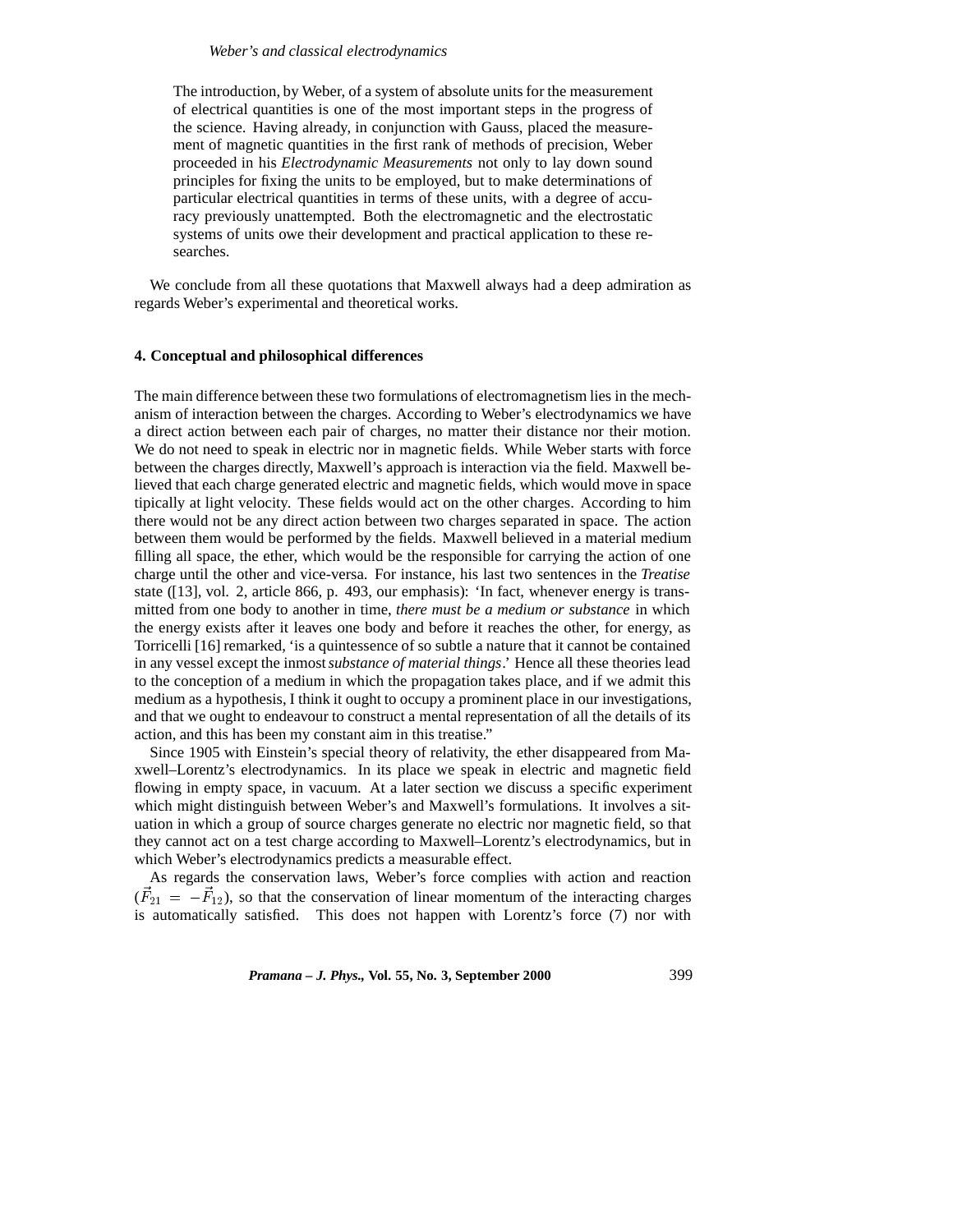Schwarzschild's force (8). That is, usually  $F_{21} \neq -F_{12}$ , except in some very particular situations. This means that according to Lorentz's expression the linear momentum of a group of interacting charges may be gained or lost although they are not interacting with any external bodies. Usually it is argued in these cases that the linear momentum gained or lost by the charges is lost or gained by the electromagnetic field they generate. Weber's expression is also a central force directed along the straight line connecting the charges, which means conservation of angular momentum. This does not happen with Schwarzschild's force (8) as it has a component pointing towards the acceleration of the source charge. This means that according to this last theory the angular momentum of a system of interacting charges may be gained or lost without any exchange with external bodies. There is conservation of energy for a group of interacting charges in both theories, although with different values: eqs (2) and (9). All these three things are difficult to test in specific experiments.

When we compare the mathematical expressions (1) and (8) we see that Weber's expression depends on the velocity squared of both charges, while Schwarzschild's expression only depends on the square of the velocity of the source charge  $q_2$ , but not on  $v_1^2$ . As regards the accelerations, Weber's expression depends on  $a_1$  and on  $a_2$ , while Schwarzschild's expression depends only on  $a_2$  (the acceleration of the source charge). Later on we discuss a specific experiment based on this effect in which Weber's electrodynamics can be distinguished experimentally from Maxwell–Lorentz's one.

Usually it is claimed that Weber's electrodynamics cannot deal with radiation effects, antenna phenomena etc due to the fact that it is an action at a distance theory, while Maxwell's electrodynamics is based on electromagnetic field propagating at light velocity. However, several aspects need to be clarified here. The first one is that the electromagnetic quantity  $c = 1/\sqrt{\mu_0 \varepsilon_0}$  was first introduced in physics by Weber in 1846, in his force law. The first measurement of this quantity was also performed by Weber, in collaboration with Kohlrausch, in 1856. Maxwell only measured this in 1868 [17]. This quantity was introduced by Maxwell in his displacement current in 1861–62, borrowed from Weber's electrodynamics. Moreover, the first to obtain that an electromagnetic signal would propagate in an electric circuit at light velocity were Weber and Kirchhoff in 1857, working independently of one another, but both of them based on Weber's action at a distance electrodynamics [18–22] ([23], vol. 1, pp. 144–146 and 296–297, [24] and [25]). And this was obtained prior to Maxwell's introduction of the displacement current and prior to his own derivation of the wave equation in 1864.

#### **5. Maxwell's equations from Weber's electrodynamics**

If there is no motion between the interacting charges,  $\dot{r} = 0$  and  $\ddot{r} = 0$ , Weber's force reduces to Coulomb's one. And from Coulomb's force we derive Gauss's law (3) by a standard procedure ([7],  $\S1.3$ ). This means that the first of Maxwell's equations, eq. (3), can be derived from Weber's law.

From Weber's force we derive as well Ampère's force between current elements, namely (see [26],  $(11)$ ,  $§4.2$ : Derivation of Ampère's force from Weber's force) and [27]):

$$
\mathrm{d}^{2}\vec{F}_{21} = -\frac{\mu_{0}}{4\pi}I_{1}I_{2}\frac{\hat{r}}{r^{2}}\left[2(\mathrm{d}\vec{\ell}_{1}\cdot\mathrm{d}\vec{\ell}_{2}) - 3(\hat{r}\cdot\mathrm{d}\vec{\ell}_{1})(\hat{r}\cdot\mathrm{d}\vec{\ell}_{2})\right].
$$
 (10)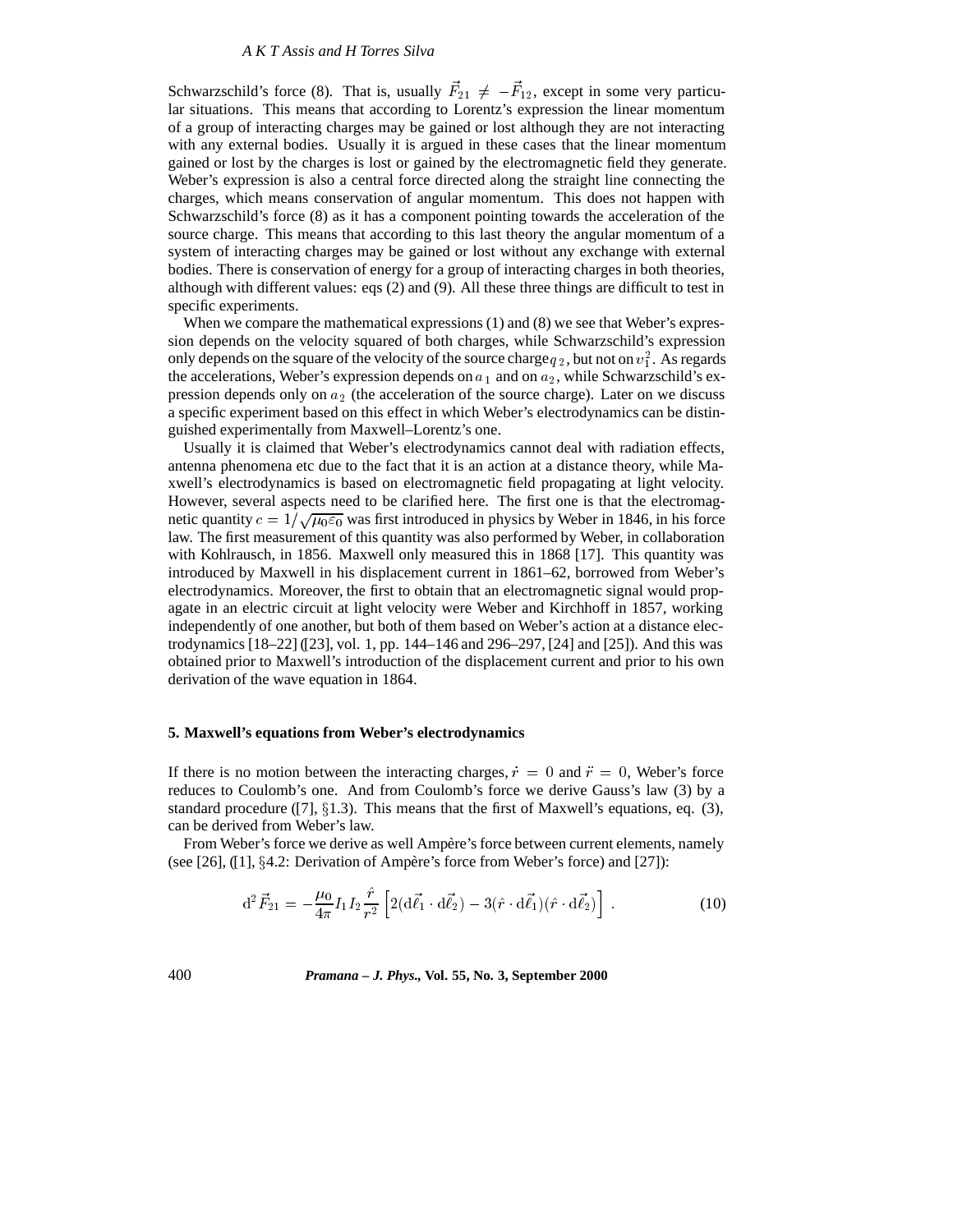This is Ampère's force exerted by the current element  $I_2 d\ell_2$  located at  $\vec{r}_2$ , on the current element  $I_1 d\ell_1$  located at  $\vec{r}_1$  relative to the origin of a coordinate system S. Ampère obtained it between 1820 and 1826. It was based on this force law and on Coulomb's force that Weber obtained his own force law (1) in 1846. We can also reverse the argument, namely, begin with Weber's force and derive Ampère's force.

From this expression it is possible to derive the magnetic circuital law with the displacement current,  $(4)$ , and also the law of non-existence of magnetic monopoles,  $(5)$ : see  $(11)$ ,  $\S4.7$ : Derivation of the magnetic circuital law and of the law of nonexistence of magnetic monopoles). So two other Maxwell's equations can be derived from Weber's electrodynamics.

Faraday's law of induction, eq. (6), can also be derived from Weber's electrodynamics, as was recognized by Maxwell himself ([13], article 856, p. 486):

After deducing from Ampère's formula for the action between the elements of currents, his own formula for the action between moving electric particles, Weber proceeded to apply his formula to the explanation of the production of electric currents by magneto-electric induction. In this he was eminently successful, and we shall indicate the method by which the laws of induced currents may be deduced from Weber's formula.

A detailed proof of this fact can be found in  $(1, \S 5.3:$  Derivation of Faraday's law from Weber's force).

These aspects show that Weber's electrodynamics is compatible with all Maxwell's equations. Further discussion of the relation between Weber's electrodynamics and Maxwell's equations can be found in [28] and [29].

Despite this fact in the next section we discuss a specific situation in which Weber's force can be distinguished experimentally from Lorentz's force.

## **6. Experimental distinction between Weber's force and Lorentz's force**

In most situations, especially those related with closed circuits, Weber's force and Lorentz's one will yield the same result. We proved this, for instance, considering the similar predictions of Ampère's force between current elements (which can be derived from Weber's force but not from Lorentz's one) as compared with Grassmann–Biot–Savart's one (which can be derived from Lorentz's force but not from Weber's one): [30–34] and [27].

But here we analyse a possible experiment to distinguish these two theories and which highlights the main conceptual difference between these two electrodynamics.

A stationary uniformly charged spherical shell, made of a dielectric material, generates no electric nor magnetic field in its interior, as is well known (the equivalent proof of this fact for the gravitational force goes back to Newton in 1687). According to Lorentz's force (7), a test particle moving inside this shell will not experience any force from the charged shell. That is, it will not feel the shell, as if it did not exist. If the test charge has an inertial mass m and is interacting with other bodies which exert on the test charge a net force  $\vec{F}$ , its acceleration inside the shell will be given by (with Newton's second law of motion):

$$
\vec{a} = \frac{\vec{F}}{m} \tag{11}
$$

*Pramana – J. Phys.,* **Vol. 55, No. 3, September 2000** 401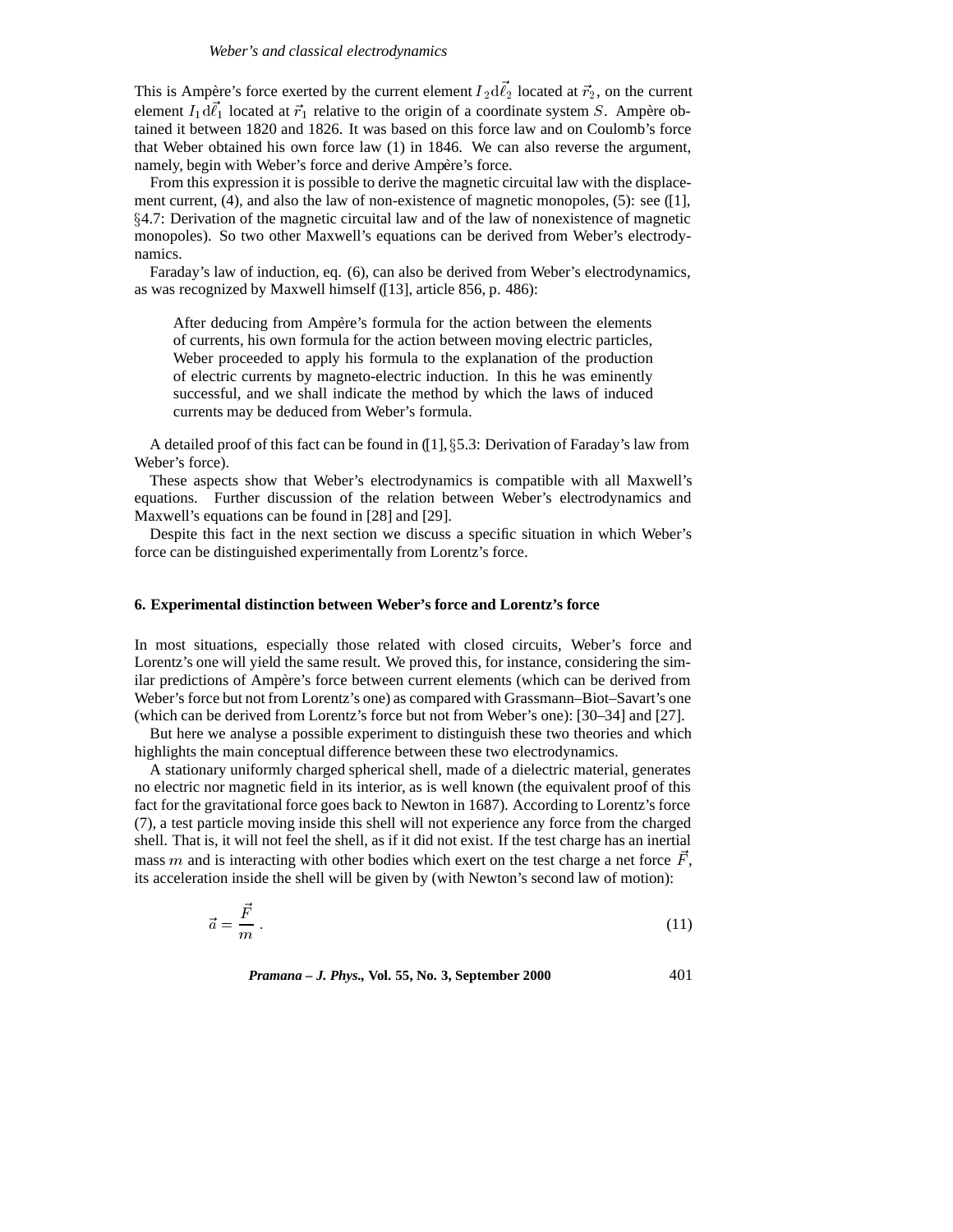Weber's force, on the other hand, predicts a force exerted by the charged shell on the charged particle moving in its interior whenever the test charge is accelerated by other bodies (a spring, a magnet, a current carrying wire, etc.) The expression for this force is given by (see [35] and [36]):  $F_{\text{shell}} = \mu_0 q Q \vec{a} / 12 \pi R$ , where q is the charge of the test particle moving with acceleration  $\vec{a}$  relative to the shell of radius  $R$  charged with a total charge Q. If the force exerted by the other bodies on q is represented as above by  $\vec{F}$ , its acceleration according to Weber's electrodynamics and Newton's second law of motion  $F + F_{shell} = m\vec{a}$  will be given by

$$
\vec{a} = \frac{\vec{F}}{m - \mu_0 q Q / 12\pi R} \tag{12}
$$

That is, the test body will behave as having an effective inertial mass which depends on its charge, on the charge of the shell and on the radius of the shell.

This might be tested experimentally. If the test charge is an electron, Weber's electrodynamics predicts that its effective mass will double if the shell is charged to a potential of  $1.5 \times 10^6$  V, considering the infinity at zero potential. Suppose the test charge q of mass  $m$  is moving with velocity  $v$  and describing a circular orbit with a Larmor radius  $r = mv/qB$  due to an uniform magnetic field B when the spherical shell is not charged. Weber's electrodynamics predicts that the radius of curvature will double when the system is involved by the charged spherical shell at  $1.5 \times 10^6$  V, whenever the electron is moving at the same speed  $v$  as before. No change in the radius of curvature should happen according to Lorentz's force.

Ideally the charged spherical shell should be made of a non-conducting material. Although the uniformly charged spherical shell exerts no force on internal test charges according to Lorentz's force, the internal test charge may affect the shell if it is metallic (electrostatic induction due to image charges, Foucault currents if the internal charge is in motion, etc.) This would disturb the distribution of surface charges in the shell so that the internal electric and magnetic fields would not be zero anymore. And this might mask the effect which is under investigation (a possible effective inertial mass of internal charges due to surrounding charges). To avoid this it would be advisable to work with charged dielectric shells. But usually it is difficult to charge uniformly dielectric shells to high potentials. For this reason we consider here the effect on the internal test charge due to image charges related with a metallic shell. By the method of images it is possible to estimate the force exerted on an internal test charge q at a distance  $r < R$  from the center of the metallic shell of radius  $R$  due to electrostatic induction on the shell (although the total charge on the shell will be zero, the internal charge will cause a redistribution of charges on the surface of the shell, which will produce an electrostatic force on the internal charge). By standard electrostatic theory this force is given by

$$
F = \frac{q^2}{4\pi\varepsilon_0} \frac{1}{R^2} \frac{r/R}{[1 - (r/R)]^2} \,. \tag{13}
$$

This force is relevant only when the test charge is close to the shell. If we have a shell of 1 meter radius and the test charge is an electron  $(q = -1.6 \times 10^{-19} \text{ C})$ , then if  $r \le 0.5 \text{ m}$ this force will be at most of the order of  $10^{-28}$  N. If the electron is describing a circular orbit (Larmor radius) due to a magnetic field  $B$  of the order of 0.01 to 1 T, with typical velocities ranging from  $10^4$  to  $10^7$  m/s, the magnetic force will be of the order of  $10^{-17}$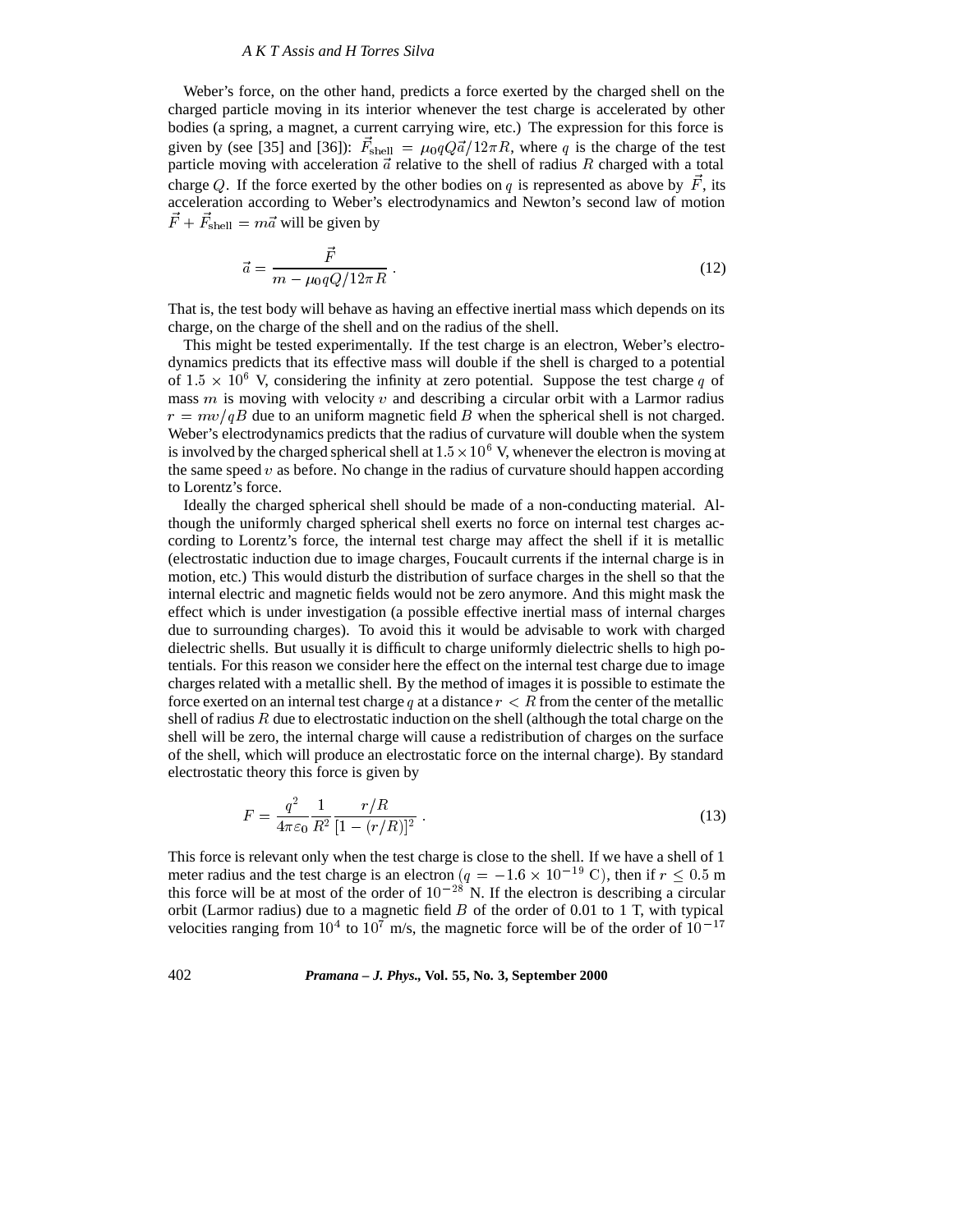to  $10^{-12}$  N, many orders of magnitude larger than that due to electrostatic induction. This shows that the experiment can be performed with metallic spherical shells provided the whole setup is close to the center of the shell, away from its surface.

We now discuss a very recent experiment which looked for this effect (the first experiment of this kind known to us). Mikhailov published a very important paper showing that the inertia of electrons is changed when they are placed inside a charged Faraday cage [37]. He inserted a neon glow lamp RC-oscillator inside a cage which was charged from  $-3 \times 10^3$  V to  $+3 \times 10^3$  V. The capacitor C was charged and discharged continually, for each value of the surrounding electrostatic potential of the shell. The oscillation period of the circuit was observed to vary linearly with the electrostatic potential of the surrounding shell. In principle this effect should not appear according to classical electromagnetism as there are no electric nor magnetic fields inside the stationary charged shell (the region inside the metallic shell is an equipotential). For this reason the circuit and its period of oscillation should not be affected by the surrounding charges.

The period of oscillation is a sum of the discharge time of the capacitor  $C$  and of its charge time. In his experiment  $C = 0.0051 \mu F$  is the capacitance and  $R = 1.8 \text{ M}\Omega$  is the resistance of the charging circuit and  $R_i$  the interior resistance of the neon lamp. The charging time is of the order of  $RC = 9 \times 10^{-3}$  s (as a matter of fact the total period  $T_0$  in his experiment was  $7 \times 10^{-3}$  s). The main aspect is that the period of oscillation is proportional to a characteristic resistance of the circuit which is inside the cage. By Drude's classical relation, which should work reasonably well under these conditions, the resistance is proportional to the electron's mass. This means that Mikhailov's result can be interpreted as showing that the effective inertial mass of the electrons depends on the surrounding charges.

An effect like this had been predicted back in 1992 ([35] and [36]). If  $qQ>0$  the inertia of the test particle should decrease, increasing if  $qQ < 0$  (q is the charge of the internal test electrons and  $Q$  is the total charge in the spherical shell). All of this was observed by Mikhailov by varying the potential of the cage and by working with positive and negative potentials. Also the order of magnitude of the detected effect coincided with the prediction of Weber's electrodynamics.

In conclusion we can say that if Mikhailov's result is confirmed by independent researches, it 'may well be a landmark,' as described by Costa de Beauregard and Lochak [38].

#### **Acknowledgements**

The authors wish to thank Proyecto Internacionalizacion Universidad de Tarapaca for financial support.

#### **References**

- [1] A K T Assis, *Weber's electrodynamics* (Kluwer Academic Publishers, Dordrecht, 1994) ISBN: 0-7923-3137-0
- [2] A K T Assis, *Relational mechanics* (Apeiron, Montreal, 1999) ISBN: 0-9683689-2-1
- [3] A O'Rahilly, *Electromagnetic theory A critical examination of fundamentals* (Dover, New York, 1965)